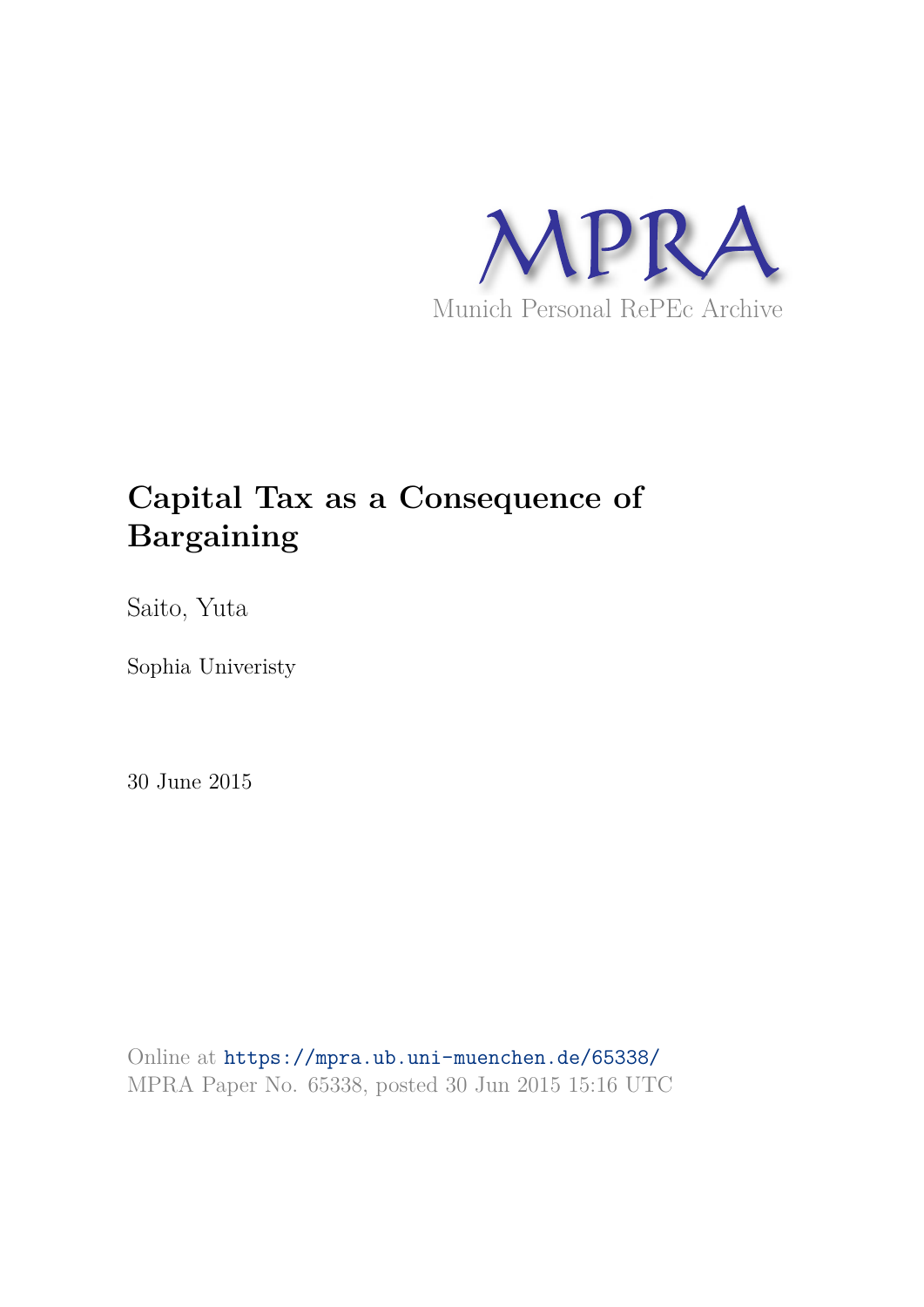## **Capital Tax as a Consequence of Bargaining**

Yuta Saito<sup>∗</sup>

June 30, 2015

#### **Abstract**

We study an OLG model in which heterogenous agents bargain over capital taxation. In our model, both of the balance of *bargaining power* and *threat point*, that standard median voter models have not considered, are endogenized. We show that the two key features are crucial determinants for political as well as economic outcomes.

*JEL classification***:** E62; P48; H20; H30

*Keywords***:** Legislative bargaining; wealth inequality; capital taxation

#### **1 Introduction**

Inequality is not just consequence of economic forces but policies also play their role in the formation of inequality. Moreover, policies themselves reflect the will of the people to some degree. The standard approach to illustrate this interaction is to suppose that the median voter can choose his/her most preferred policy without any negotiation (Meltzer and Richard, 1981). In the real democratic countries, however, policies are chosen by bargaining among strategic legislators. This paper, apart from the median voter approach, studies an overlapping generation(OLG) model where consumers explicitly bargain over capital taxation. We show several crucial determinants for political and economic outcomes in which the median voter models were not taken into account.

<sup>∗</sup>Graduate School of Economics, Sophia University, <yuta\_saito@sophia.jp>.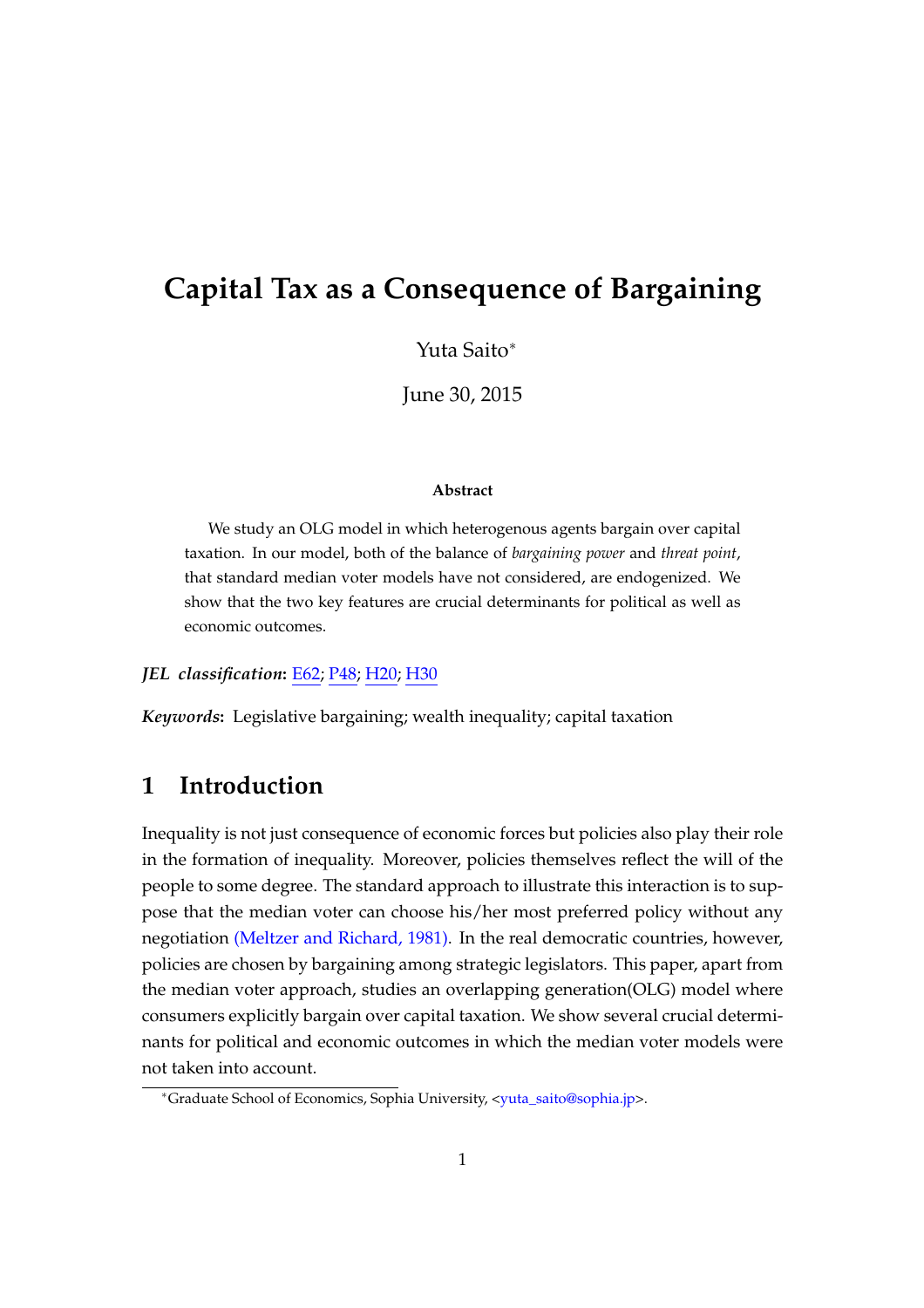One of the key determinants is the balance of *bargaining power* among legislators $^1$ . For example, the more share of conservative people in legislature might induces lower tax as a result of voting. We endogenize the bargaining power assuming that consumers can directly bargain over taxation, so the ideological distribution of legislators is wealth distribution of consumers. This *direct democracy* setting makes the model to capture the *pure* result without considering political frictions such as disproportional election, political campaign, or rent-seeking legislators.

The other important element is the *threat point* (the utility from the default option). For instance, if the default option is always zero tax, it might strengthen the power of rich who prefer lower tax. Although the median voter models have omitted it, we endogenize the threat point by allowing the current policy to be a default option tomorrow (*status quo*), so forward looking young consumers chose current policy taking into account that it will be the status quo tomorrow while old ones do not.

One of the most related paper is Bassetto (2008) that studies an OLG model where consumers cooperatively Nash bargaining over public policies. Due to the direct democracy feature, his model shows a political economic interaction: fiscal policy affects capital accumulation of consumers and it changes the bargaining power balance in the next period. However, as he exogenously fixes the threat point, the model cannot study the effect of status quo.

The other important paper is Piguillem and Riboni (2013) which studies a Neoclassical growth model where exogenous "legislators" bargain over capital taxation with endogenous threat point (status quo). In their model, the expected tax is increasing in threat point due to its endogeneity. We show that this result is not robust if the balance of bargaining power is endogenously formed.

According to our knowledge, this is the first paper to study the dynamic general equilibrium model with both endogenous bargaining power and threat point.

#### **2 The Model**

The model is based on life-cycle overlapping generation model without private information. A new generation is born in each period and all of them live for two periods without bequest motives. Each consumer is indexed by generation  $g \in \{Y, O\}$ 

<sup>&</sup>lt;sup>1</sup>There are numerous literature of the bargaining game. See, for example Rubinstein (1982), Baron and Ferejohn (1989), and Baron (1996).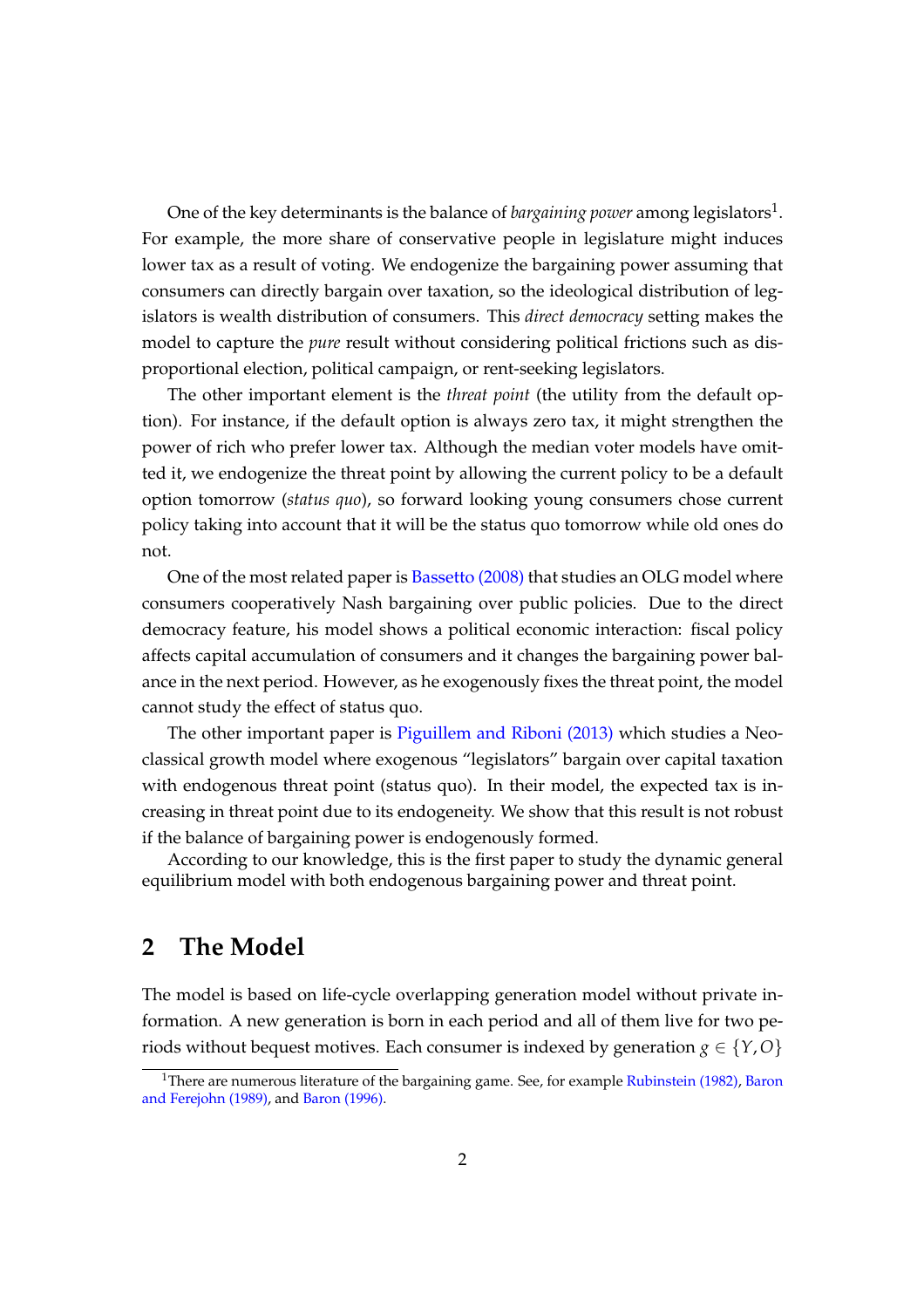

where *Y* denotes young; *O* denotes old, and intra-generational share of capital holdings *i*. Young consumers are endowed identical amount of wage *w* and unequal capital  $k^{y,i}$ . We suppose that the distribution of  $k^{y,i}$ :  $f(k^{y,i})$  is exogenously fixed across periods.

*Technology and Redistribution Rule.* The private good is produced by a technology using aggregate capital stock *K<sup>t</sup>* and aggregate labor supply *L<sup>t</sup>* . We assume that the total population  $N_t$  and aggregate labor supply *L* are constant:  $N_t = N$  for all *t*;  $L = \frac{N}{2}$ . We also assume that capital fully depreciates after each use because the length of per period equals per generation. The aggregate technology is represented by a linear technology in which factor prices (*R*, *w*) are exogenously given

$$
F(K_t, L_t) = RK_t + wL.
$$
\n(1)

The revenue from capital tax is used to finance a commonly distributed lump-sum rebate *T<sup>t</sup>*

$$
T_t = \frac{\tau_t R K_t}{N}.\tag{2}
$$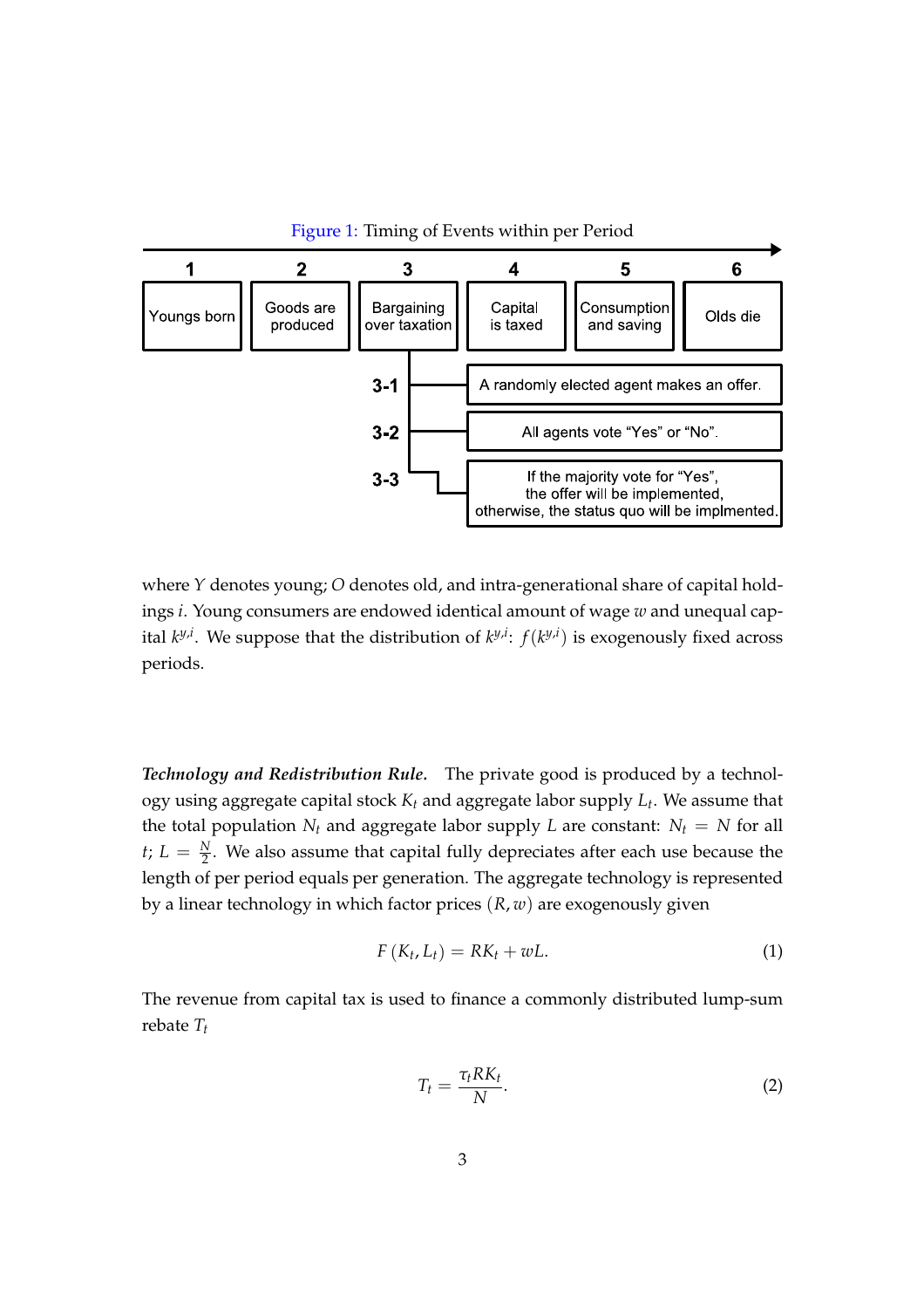*Preferences.* In period *t*, a young consumer endowed  $k_t^{y,i}$ *t* has a preference described by

$$
u\left(c_t^{y,i}\right) + \beta E_t \left[ u\left(c_{t+1}^{o,i}\right) \right] \tag{3}
$$

where  $c_t^{y,i}$  $c^{y,i}_{t}$  and  $c^{o,i}_{t+1}$  $t_{t+1}^{\sigma,\mu}$  are consumption when he is young and old and *β* is the discount factor. He faces budget constraints at date  $t$  and  $t + 1$ 

$$
c_t^{y,i} + k_{t+1}^{o,i} \le w + (1 - \tau_t) R k_t^{y,i} + T_t
$$
 (4)

$$
c_{t+1}^{o,i} \le (1 - \tau_{t+1}) \, R k_{t+1}^{o,i} + T_{t+1} \tag{5}
$$

where  $R_t$  is the gross rate of return to capital,  $\tau_t$  is the capital tax rate, and  $T_t$  is equally distributed lump-sum rebate. Consumers are uncertain for *τt*+1. The expectation for  $\tau_{t+1}$  evolves following Markov process

$$
\Gamma(\tau|\tau^{Q}) = \Gamma\left(\begin{array}{ccc}p(\tau^{0}|\tau^{0}) & \cdots & p(\tau^{0}|\tau^{1})\\ \vdots & \ddots & \vdots\\ p(\tau^{1}|\tau^{0}) & \cdots & p(\tau^{1}|\tau^{1})\end{array}\right),\tag{6}
$$

where  $\tau^Q$  is the tax in the prior period:  $status\text{-}quo;$   $p\left(\tau^m|\tau^n\right) = Prob\left(\tau = \tau^m|\tau^Q = \tau^n\right).$ The next period aggregate capital  $K_{t+1}$ , which affects the expectation for the next period lump-sum rebate *Tt*+1, is given by the law of motion of aggregate capital

$$
K_{t+1} = g(K_t(\tau_{t-1})).
$$
\n(7)

Old agents just consume all of their disposable income. In period *t*, an old consumer with capital share *i* has preferences described by

$$
u\left(c_t^{o,i}\right). \tag{8}
$$

He / she maximizes his / her utility (8) subject to the budget constraints

$$
c_t^{o,i} \le (1 - \tau_t) \, R k_t^{o,i} + T_t. \tag{9}
$$

*Legislature.* In each period, one of the consumers is randomly elected to be *agenda setter* who proposes take-it-or-leave-it offer for current tax *τ*. Then, all consumers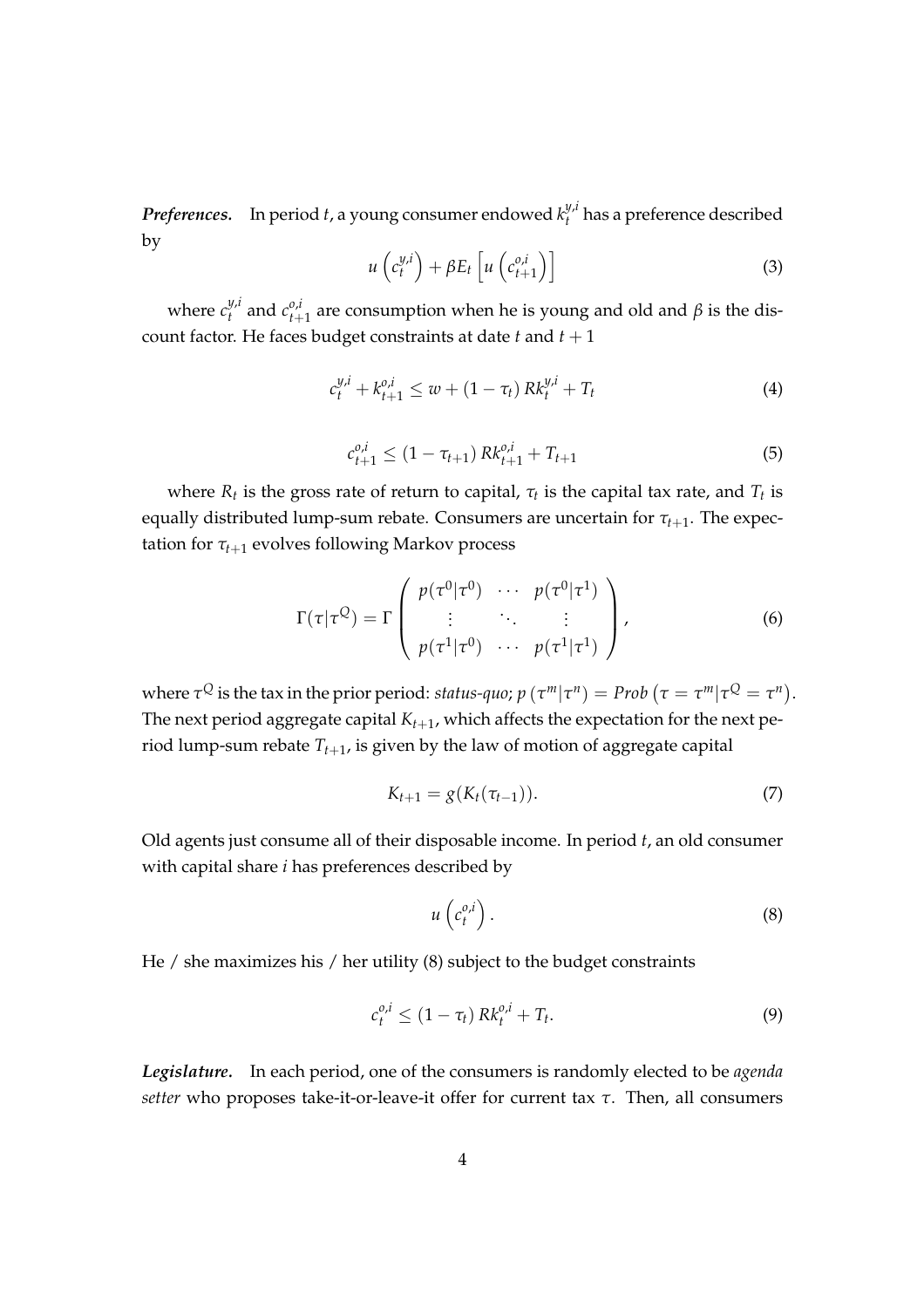cast a vote "Yes" or "No", if the majority acceptes it, it becomes the current tax, otherwise the status quo will be implemented again. Consumers vote for the proposal *τ <sup>A</sup>* when it provide higher (expected) utility than the status quo. The voting rule *φ* for consumer *g*, *i* is described by

$$
\phi^{g,i}(\tau^A|\tau^Q) = \begin{cases} \n\text{``Yes''} & \text{if } V^{g,i}(\tau^A) \ge V^{g,i}(\tau^Q) \\
\text{``No''} & \text{otherwise}\n\end{cases} \tag{10}
$$

where  $V^{g,i}$  is her value function given tax  $\tau^A$  of  $\tau^Q$ . We let  $\Phi^{Yes}(\tau^A|\tau^Q)$  and Φ*No*(*τ <sup>A</sup>*|*τ <sup>Q</sup>*) denote the share of consumers to total population who support and who don't. Then, the majority rule implies that the proposal will be accepted if and only if

$$
\Phi^{\text{Yes}}(\tau^A|\tau^Q) \ge \Phi^{\text{No}}\left(\tau^A|\tau^Q\right). \tag{11}
$$

An agenda setter *g*, *i* proposes a current tax *τ A*,*g*,*i* (*τ <sup>Q</sup>*) to maximize his inter-temporal utility

$$
\arg\max_{\tau} V^{\mathcal{S},i}(\tau|\tau^{\mathcal{Q}}),\tag{12}
$$

subject to the Markov process (6) and the majority rule constraints (11). Also, an optimal tax for each agent *τ* ∗*g*,*i* (*τ <sup>Q</sup>*) is easily delivered by the expression (12) subject to the Markov process (6). Note that the Markov process (6) is not bindnding for old agenda setters because the next period tax does not affect their utilities.

All agents know which tax will be accepted. Therefore, if there exist a policy which increases his expected utility and majority of agents will accept it, he proposes the policy, otherwise he proposes the status quo. We let  $\Phi^A\left(\tau^A|\tau^Q\right)$  denote the share of consumers who propose tax *τ <sup>A</sup>* if she become agenda setter and with status-quo *τ*<sup>Q</sup>. Then, the  $(\tau^A, \tau^Q)$  element of Γ  $(\tau|q):$   $p$   $(\tau^A|\tau^Q)$  is

$$
p\left(\tau^A|\tau^Q\right) = \Phi^A\left(\tau^A|\tau^Q\right). \tag{13}
$$

*Definition: Politico-economic Equilibrium. For given factor prices* {*w*, *R*} *and the* wealth distribution of young  $f(k^{y,i})$ , a Politico-economic Equilibrium is a stochastic se*quence of redistribution policies* {*T<sup>t</sup>* , *τt*} ∞  $_{t=0}^{\infty}$ , allocations  $\{c_{t}^{g,i}\}$  $k_t^{g,i}$ ,  $k_t^{g,i}$  $\left\{\begin{array}{c} g,i \\ t \end{array}\right\}$   $\uparrow$  ⇒ *t*=0 *for all g and i, the law of motion of aggregate capital g*(*Kt*(*τt*−1))*, and the wealth distribution of old agents'*  $f\left(k^{o,i}_t\right)$  $\binom{a, i}{t}(\tau_{t-1})$  for all t such that:

1. *Value functions are generated by consumers' optimal decisions.*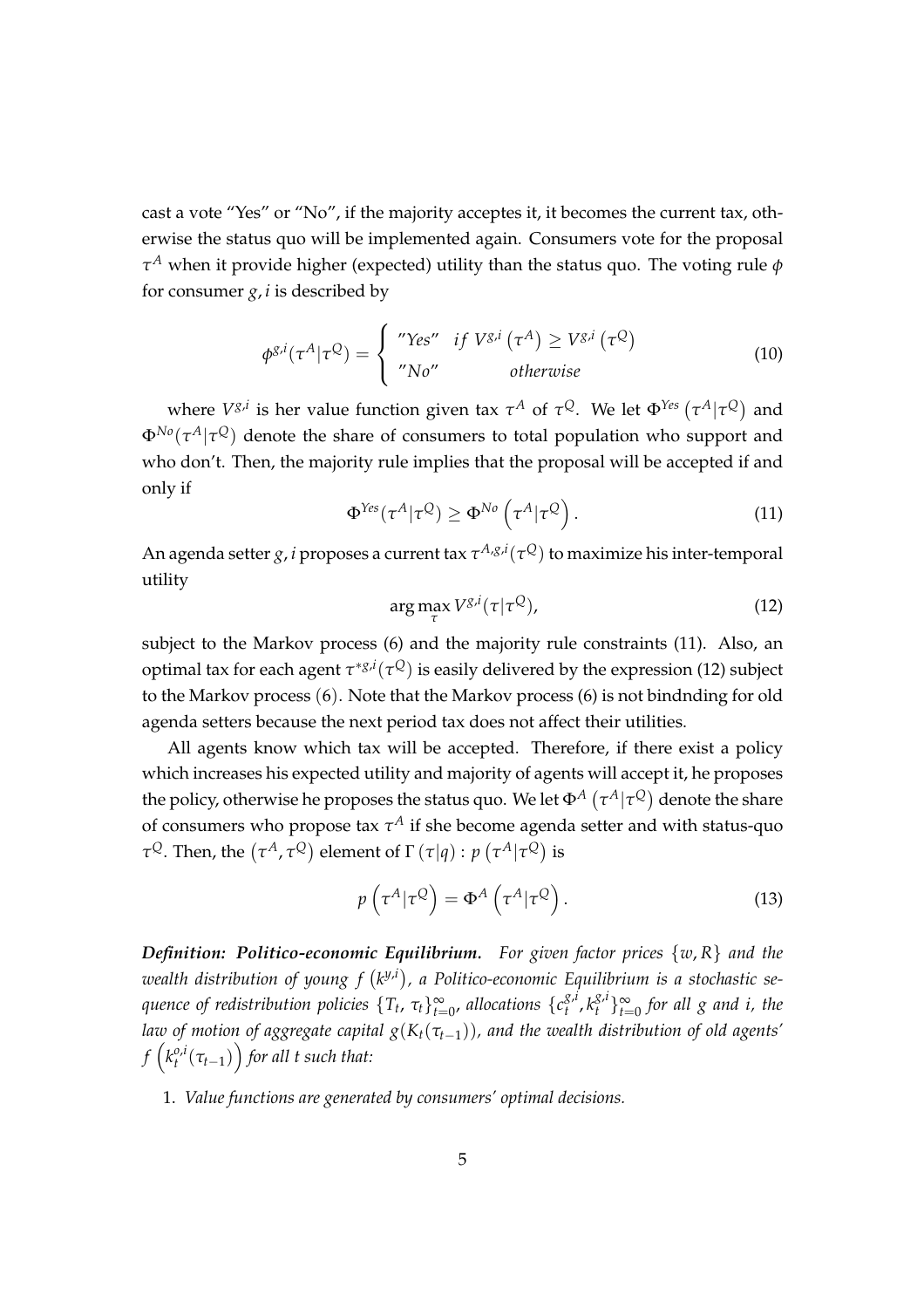- 2. *The law of motion of aggregate capital*  $g(K_t(\tau_{t-1}))$  *wealth distribution of old con*sumers  $f\left(k_{t}^{o,i}\right)$ *t* (*τt*−1) ⌘ *are stationary.*
- 3. *The sequence of policies is generated by the Markov process for taxes*  $\Gamma\left(\tau|\tau^{\mathcal{Q}}\right)$  *and the government's budget constraint.*
- 4. *Markets clear:*  $\sum_{g} \sum_{i} c_i^{g,i} + \sum_{i} k_{t+1}^{o,i} = F(K_t, L_t)$ , for all t.
- 5. *Given the optimal decisions,*
	- (a) *Decision shall be taken by a majority given by the majority rule constraints* (11).
	- (b) *The tax proposal is delivered by the expression* (12) *subject to the Markov process (6) and the majority rule constraints (11).*
	- (c) *The Markov process for tax is generated by equation* (13)*.*

| Parameter    | Description                   | Value                       |                                        |  |
|--------------|-------------------------------|-----------------------------|----------------------------------------|--|
| u(c)         | <b>Utility Function</b>       | $\log c$                    |                                        |  |
| β            | Discount Rate                 | $0.6355 \approx 0.985^{30}$ |                                        |  |
| w            | Wage                          |                             |                                        |  |
| R            | Rental Cost of Capital        | $5.743 \approx 1.06^{30}$   |                                        |  |
| $N^g$        | Population of each Generation | 100                         |                                        |  |
| $f(k^{y,i})$ | Wealth Distribution of Young  | Inter                       | Uniform                                |  |
|              |                               | Inter and Intra             | Wealth distribution in the US in 2010. |  |

#### Table 1: Parameter Values

*Calibration.* The calibrated parameters are described in Table 1. The length of period is assumed to be 30 years. In the first experimental case *Inter*, all young consumers are endowed same level of wealth. In the case of *Inter and Intra*, following Piketty (2014), we divided a generation to 4 groups: (1) *Super Rich* (top1% whose  $k^{y,i}$ is 35% of *KV*), (2) *Rich* (top2-10%:  $k$ <sup>y,*i*</sup> is 35% of  $k$ <sup>Y</sup>), (3) *Middle* (top 11-50%,  $k$ <sup>y,*i*</sup> is 25 % of  $K^y$ ), and (4) *Poor* (bottom 50%,  $k^{y,i}$  is 5% of  $K^y$ ). Essentially, we divide the one generation into the four types of consumers with different share of population.<sup>2</sup>

 $2$ The detailed calculation and computational algorithm are discussed in the online appendix <https://sites.google.com/site/yutasaitoecon/>.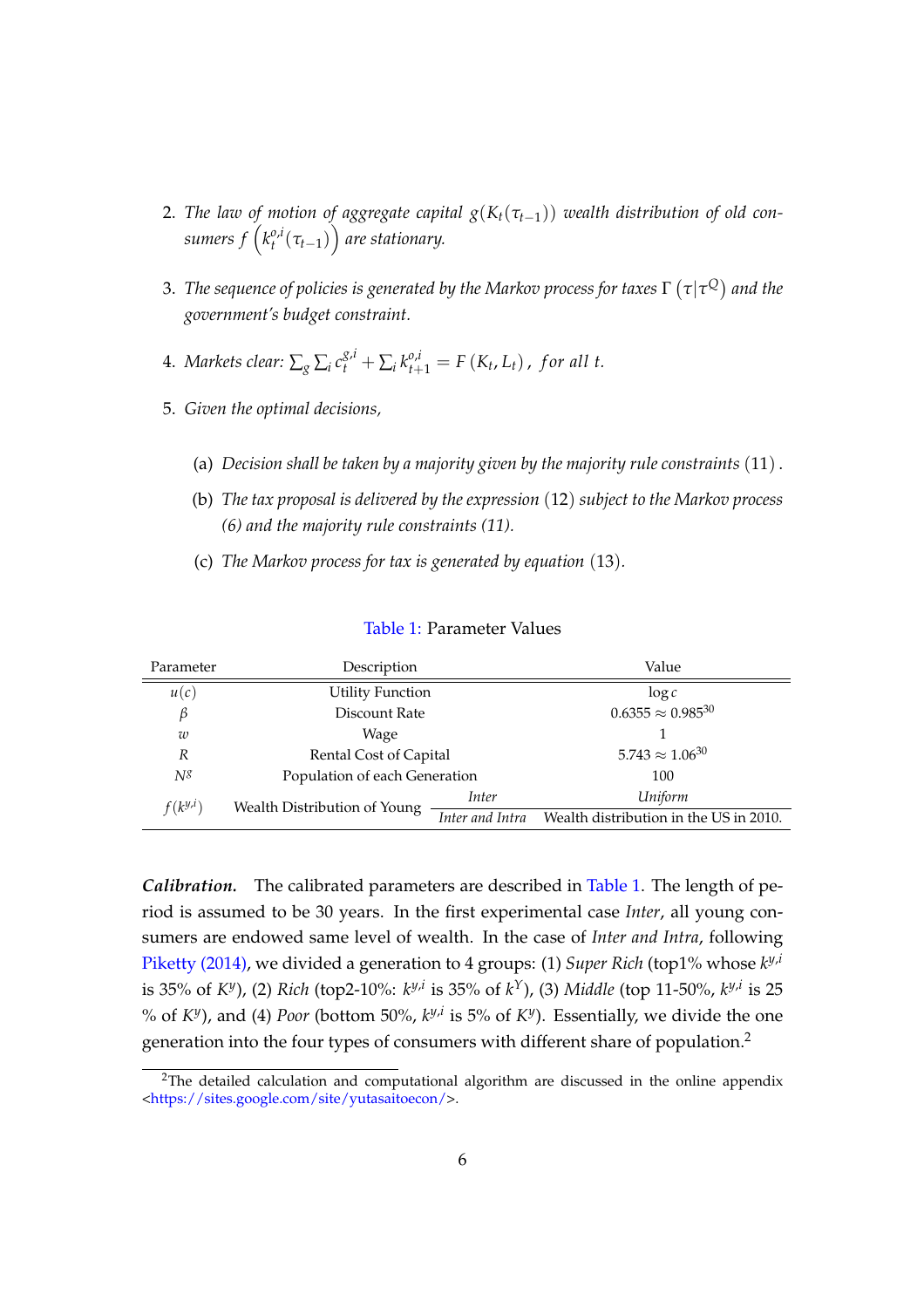| Markov<br>$\Gamma(\tau \tau^Q)$         | 0.5                                                                                | $0.5 \quad 0.5$<br>$\begin{array}{ccc} 0 & 0 & 0 \\ 0.5 & 0.5 & 0.5 \end{array}$<br>$0.5\,$ |  |  |  |  |
|-----------------------------------------|------------------------------------------------------------------------------------|---------------------------------------------------------------------------------------------|--|--|--|--|
| <b>Expected Tax</b><br>$E[\tau \tau^Q]$ | $(0.5 \t 0.5 \t 0.5)$                                                              |                                                                                             |  |  |  |  |
|                                         | Young                                                                              | Old                                                                                         |  |  |  |  |
| Votes<br>$\Phi^{Yes}(\tau \tau^Q)$      | $\boldsymbol{0}$<br>100<br>$\boldsymbol{0}$<br>$100$ 0<br>100<br>100<br>100<br>100 | 100<br>100<br>100<br>100<br>100<br>0<br>$\Omega$<br>$\mathbf{0}$<br>100                     |  |  |  |  |
| Preferred Tax<br>$\tau^*(\tau^Q)$       | (H)<br>$H$ $H$ )                                                                   | (L L L)                                                                                     |  |  |  |  |
| Proposed Tax<br>$\tau^A(\tau^Q)$        | (HHHH)                                                                             | (L L L)                                                                                     |  |  |  |  |

Table 2: Equilibrium Political Outcomes: *"Inter"* Economy

**Note**: The order of the matrixes and vectors are: *L*, *M*, *H*.

#### **3 Results**

Table 2 shows the equilibrium result of *Inter* case where there exists only intergenerational heterogeneity. From now on, we show that the result of the case where capital tax takes only three values:  $L = 0.0$ ,  $M = 0.5$ , and  $H = 1.0<sup>3</sup>$ . The equilibrium Markov process shows "bang-bang" result: the tax will randomly be *H* or *L* with any status quo. This is because both generations have majority so every agenda setter proposes their most preferred tax.

The result is much different in the case with both intra and inter-generational inequality called *Inter and Intra*(Table 3). As no types of consumers have majority, all of them need support from the other consumers. Several agenda setters , whose  $\tau * (\tau^Q)$  and  $\tau^A(\tau^Q)$  are different, propose their second-best policy because they know their first-best will be rejected. The equilibrium Markov shows that the expected tax is increasing in status quo when  $\tau^Q$  is smaller than  $H$  as studied in Piguillem and Riboni (2013). However, when  $\tau^Q$  is  $H$ , the expected tax dramatically declines, because the middle and poor old consumers prefer *L* who were perfectly redistributed when they were young. In our calibrated economy, *k o*,*p* (*H*) is larger than average capital holdings, so they prefer *L*. This effect is caused by the endogeneity

 $3$ The fundamental insights are robust in the case with more smaller grids. See the online Appendix in more detail.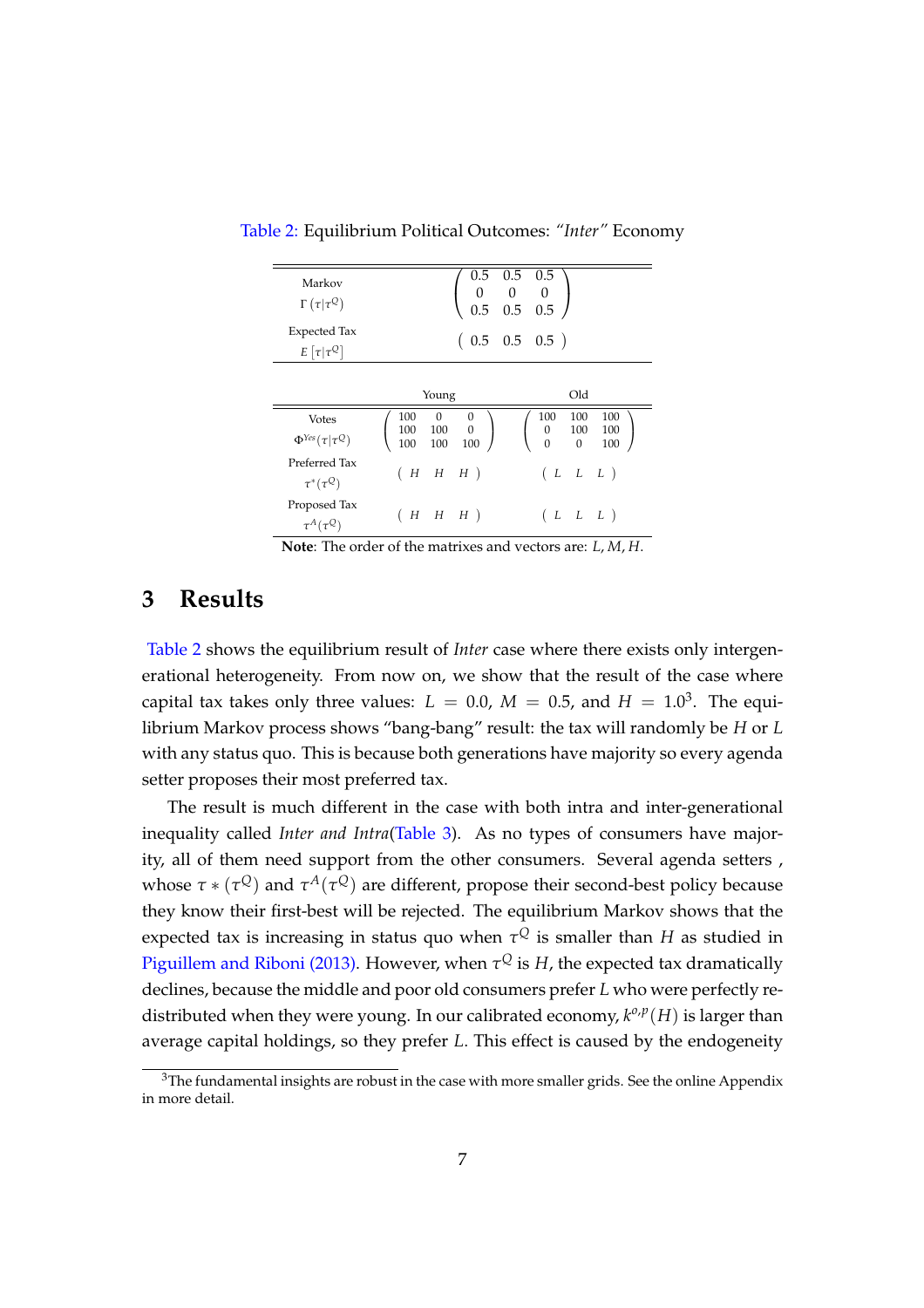| Markov<br>$\Gamma(\tau \tau^Q)$<br>Expected<br>TaxE $\lceil \tau   \tau^Q \rceil$ |                                                       |         |         | $\bf{0}$<br>0.1<br>$\mathbf{0}$<br>0.055<br>0.9<br>0.945<br>$\sqrt{0.9}$<br>0.9725 | 0.55<br>$\bf{0}$<br>0.45<br>0.45) |                                                        |        |       |
|-----------------------------------------------------------------------------------|-------------------------------------------------------|---------|---------|------------------------------------------------------------------------------------|-----------------------------------|--------------------------------------------------------|--------|-------|
|                                                                                   |                                                       |         | Young   |                                                                                    |                                   |                                                        | Old    |       |
| <b>Votes</b><br>$\Phi^{Yes}(\tau \tau^Q)$                                         | 50<br>10<br>100<br>50<br>100<br>10<br>90<br>90<br>100 |         |         |                                                                                    |                                   | 100<br>100<br>1<br>90<br>100<br>100<br>90<br>99<br>100 |        |       |
|                                                                                   | <b>Super Rich</b>                                     | Rich    | Middle  | Poor                                                                               | <b>Super Rich</b>                 | Rich                                                   | Middle | Poor  |
| Preferred<br>Tax $\tau^*(\tau^Q)$                                                 | (L L L)                                               | (L L L) | (H L H) | (HHH)                                                                              | (L L L)                           | (LHL)                                                  | (HHL)  | (HHL) |
| Proposed<br>Tax $\tau^A(\tau^Q)$                                                  | (LML)                                                 | (LML)   | (HHH)   | (HHH)                                                                              | (LML)                             | (LHL)                                                  | (HHL)  | (HHL) |

Table 3: Equilibrium Political Outcomes: *"Inter and Intra"* Economy

Note: The order of the matrixes and vectors are: L, M, H.

of the bargaining power and it has never been seen in the model with exogenous legislators.

Figure 2 shows that the effect of taxation to the economy is heavily depends on the expectation of the next period tax. In addition to the two equilibria, we add *Full-commitment* case where *Inter* economy with fixed Markov process:  $\Gamma(\tau|q)$  =

 $\sqrt{ }$  $\overline{ }$ 100 010 001  $\setminus$ which can be interrupted as the standard life-cycle OLG model. In this

case, high current capital tax induces high amount of current consumption for young because accumulated wealth is perfectly taxed in the next period. However, in the case of *Intra and Inter*, high current tax makes the people to expect lower future tax, so the consumption will decrease.

*"*Social Welfare*"* in Figure 2 shows the effect on the utilitarian social welfare:  $\sum_i V^{y,i}\left(\tau|\tau^Q\right) + \sum_i V^{o,i}(\tau|\tau^Q).$  In the case of *Full-commitment*, the tax *H* decreases the social welfare because the young consume all of their disposable income today which significantly decreases the utility in the next period. In *Inter* case, tax *H* increases the young's utility through the increase of their disposable income and it is larger than the utility decrease of olds. In the case of *Intra and Inter*, this effect is larger because the marginal utility benefit of poor agents is much higher.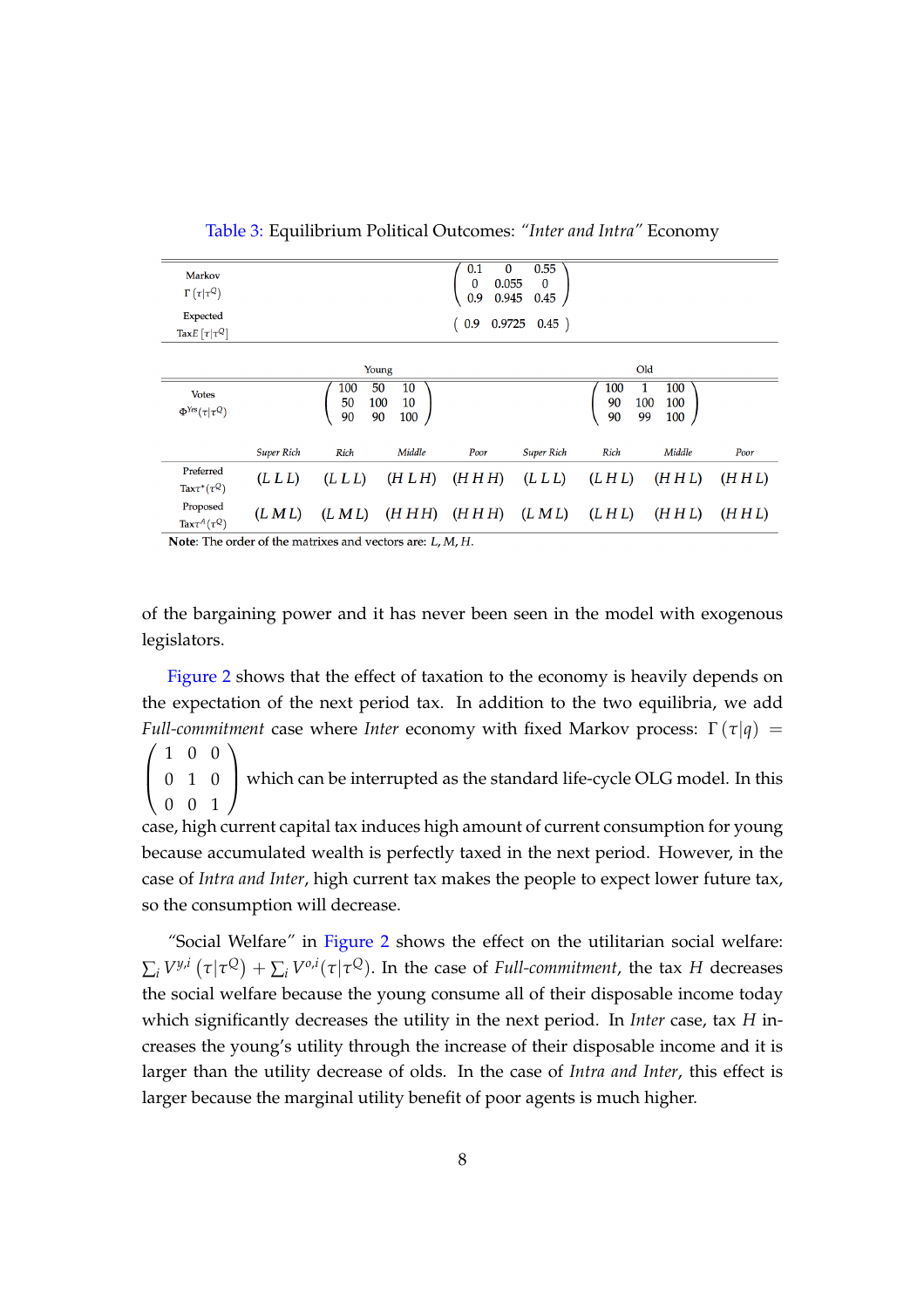

Figure 2: Effect of Taxation to Economy (**Y** label: % increase of the variable from the  $\tau = L$ case)

**Note:** This figure shows the case where  $\tau^Q = L$  .

### **4 Conclusion**

We studied an OLG model with legislative bargain process which illustrates how inequality, bargaining power and threat point affect the policy and economy in some broader perspective.

## **References**

- David P Baron. A dynamic theory of collective goods programs. *American Political Science Review*, 90(02):316–330, 1996.
- David P Baron and John A Ferejohn. Bargaining in legislatures. *American political science review*, 83(04):1181–1206, 1989.
- Marco Bassetto. Political economy of taxation in an overlapping-generations economy. *Review of Economic Dynamics*, 11(1):18–43, 2008.